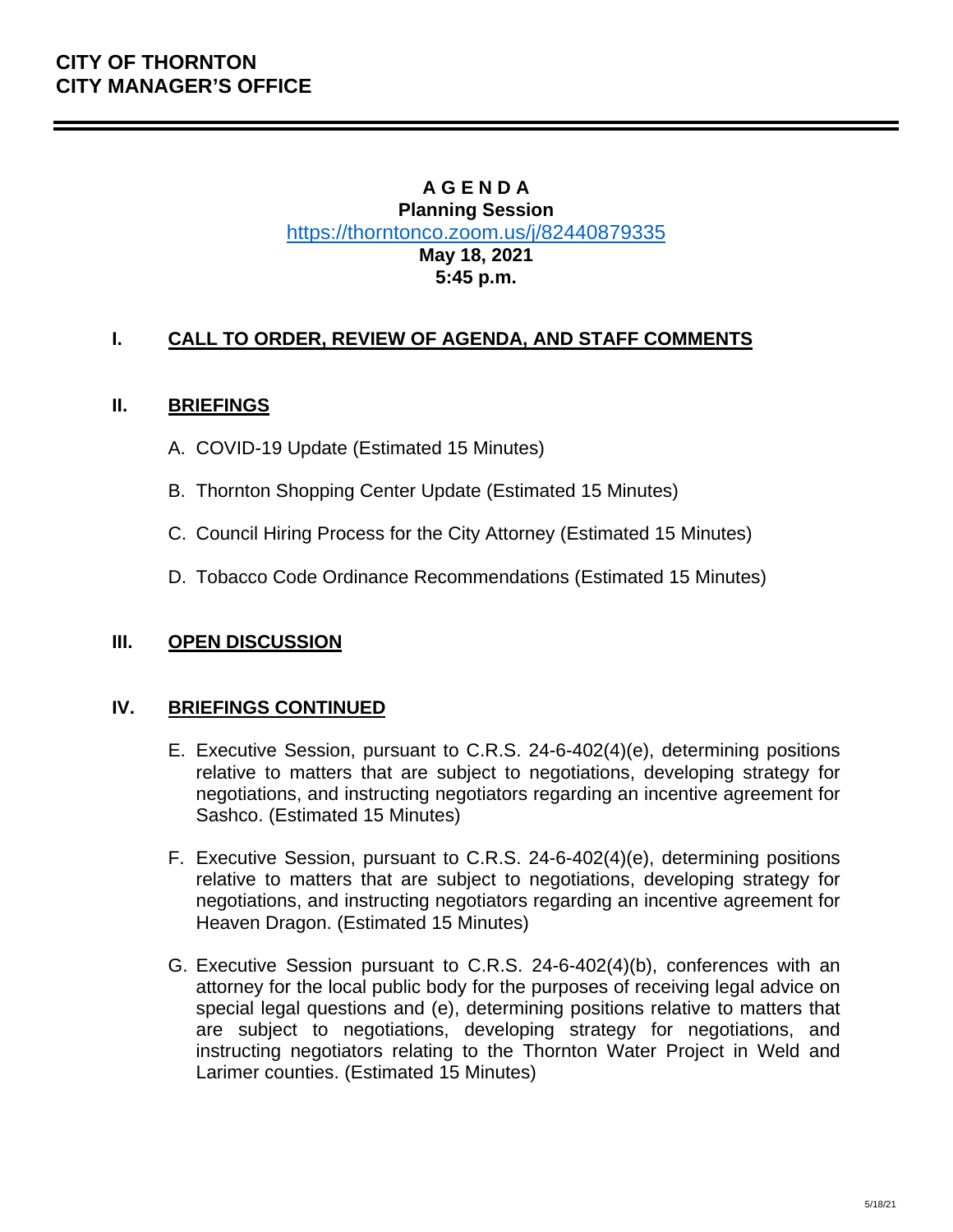## **Planning Session Agenda Summary May 18, 2021**

### **BRIEFINGS:**

A. COVID-19 Update

Staff will provide City Council with updates on the COVID-19 pandemic.

B. Thornton Shopping Center Update

Staff will provide City Council with updates on the Thornton Shopping Center.

C. Council Hiring Process for the City Attorney - City Council

> This is a City Council lead discussion regarding the current hiring process for the City Attorney.

D. Tobacco Code Ordinance Recommendations - Seve Ghose, Parks and Recreation Director

> The City of Thornton recently updated Administrative Directive 1-03 Nicotine/Tobacco in the Workplace to include: *3.3 The City will provide signage designating a tobacco-free environment, including "No Tobacco Use" or "Tobacco, Smoke, and Vape-Free" at appropriate entrances and locations [of city buildings].*

> This is an opportune time to designate certain city-owned and operated public areas, such as playgrounds, parks, and/or open space, as tobacco, smoke and vape free in order to be in-line with public health best practices for our community and its residents.

> The City of Thornton is one of just a few of the Front Range municipalities that does not have city code in place prohibiting the use of tobacco, smoking or vaping in some of the above mentioned areas.

> By updating the city code, Thornton leaders will help ensure that the health and wellbeing of Thornton's residents of all ages are better protected in our city's parks, playgrounds, and/or open spaces.

E. Executive Session, pursuant to C.R.S. 24-6-402(4)(e), determining positions relative to matters that are subject to negotiations, developing strategy for negotiations, and instructing negotiators regarding an incentive agreement for Sashco.

- John Cody, Economic Development Director

F. Executive Session, pursuant to C.R.S. 24-6-402(4)(e), determining positions relative to matters that are subject to negotiations, developing strategy for negotiations, and instructing negotiators regarding an incentive agreement for Heaven Dragon.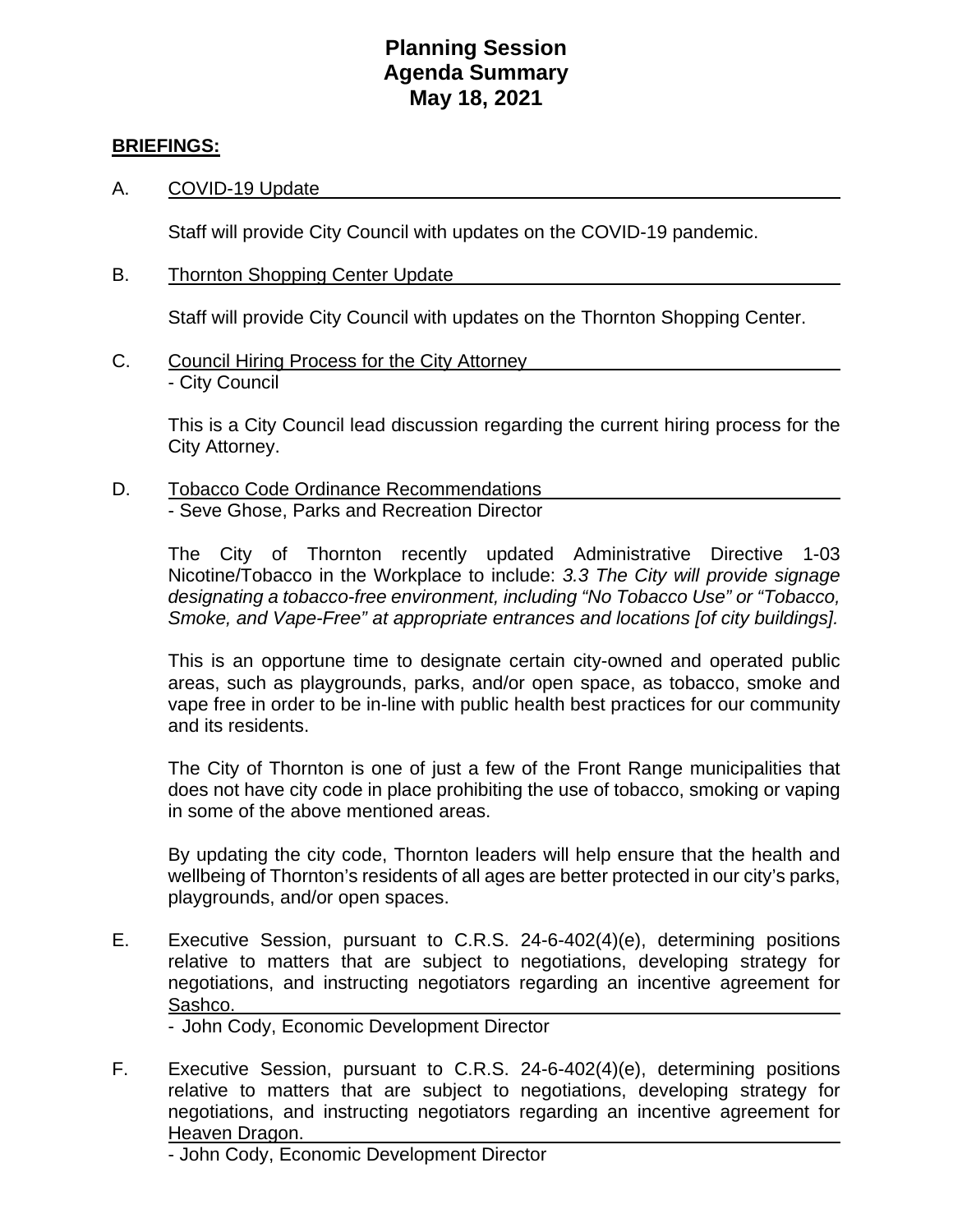## **BRIEFINGS CONTINUED:**

- G. Executive Session pursuant to C.R.S. 24-6-402(4)(b), conferences with an attorney for the local public body for the purposes of receiving legal advice on special legal questions and (e), determining positions relative to matters that are subject to negotiations, developing strategy for negotiations, and instructing negotiators relating to the Thornton Water Project in Weld and Larimer counties.
	- Bill Tuthill, Acting City Attorney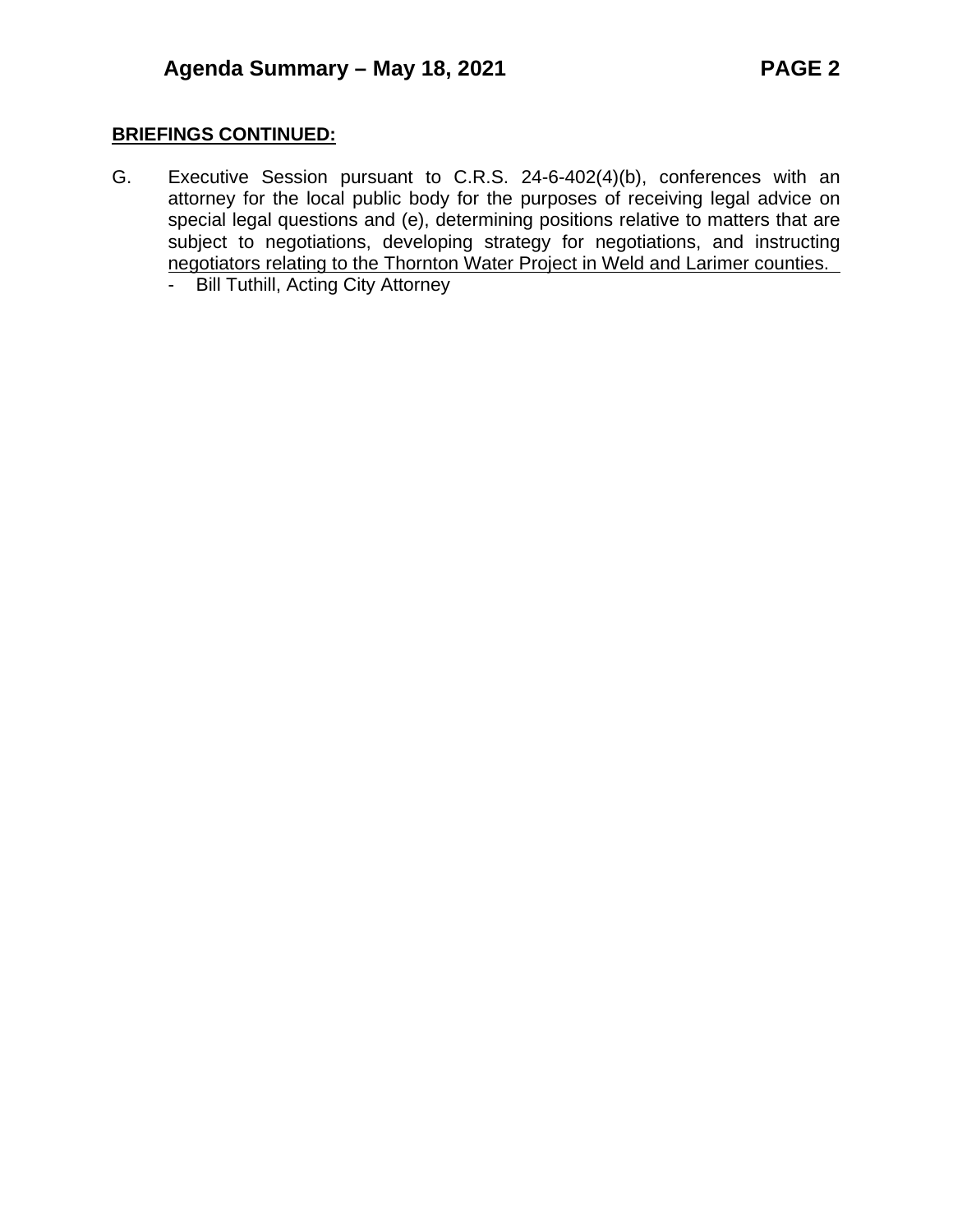| <b>PLANNING SESSION COMMUNICATION</b>                                                                                                        |              |                         |          |                      |                                          |  |  |
|----------------------------------------------------------------------------------------------------------------------------------------------|--------------|-------------------------|----------|----------------------|------------------------------------------|--|--|
| <b>Meeting Date:</b>                                                                                                                         | Agenda Item: | <b>Agenda Location:</b> | Goal(s): | <b>Legal Review:</b> |                                          |  |  |
| May 18, 2021                                                                                                                                 | A            | N/A                     |          | N/A                  | 1 <sup>st</sup> Reading<br>$2nd$ Reading |  |  |
| Subject: COVID-19 Update                                                                                                                     |              |                         |          |                      |                                          |  |  |
| Recommended by: Kevin S. Woods $\mathcal{K}W$<br>Approved by: Kevin S. Woods $\mathcal{K}W$<br><b>Ordinance previously</b><br>introduced by: |              |                         |          |                      |                                          |  |  |
| Presenter(s): Kevin Woods, City Manager                                                                                                      |              |                         |          |                      |                                          |  |  |

## **SYNOPSIS:**

Staff will provide City Council with updates on the COVID-19 pandemic.

## **RECOMMENDATION:**

This item is for informational purposes only.

## **BUDGET/STAFF IMPLICATIONS:**

None.

## **ALTERNATIVES:**

This item is for informational purposes only.

## **BACKGROUND (ANALYSIS/NEXT STEPS/HISTORY):** (includes previous City Council action)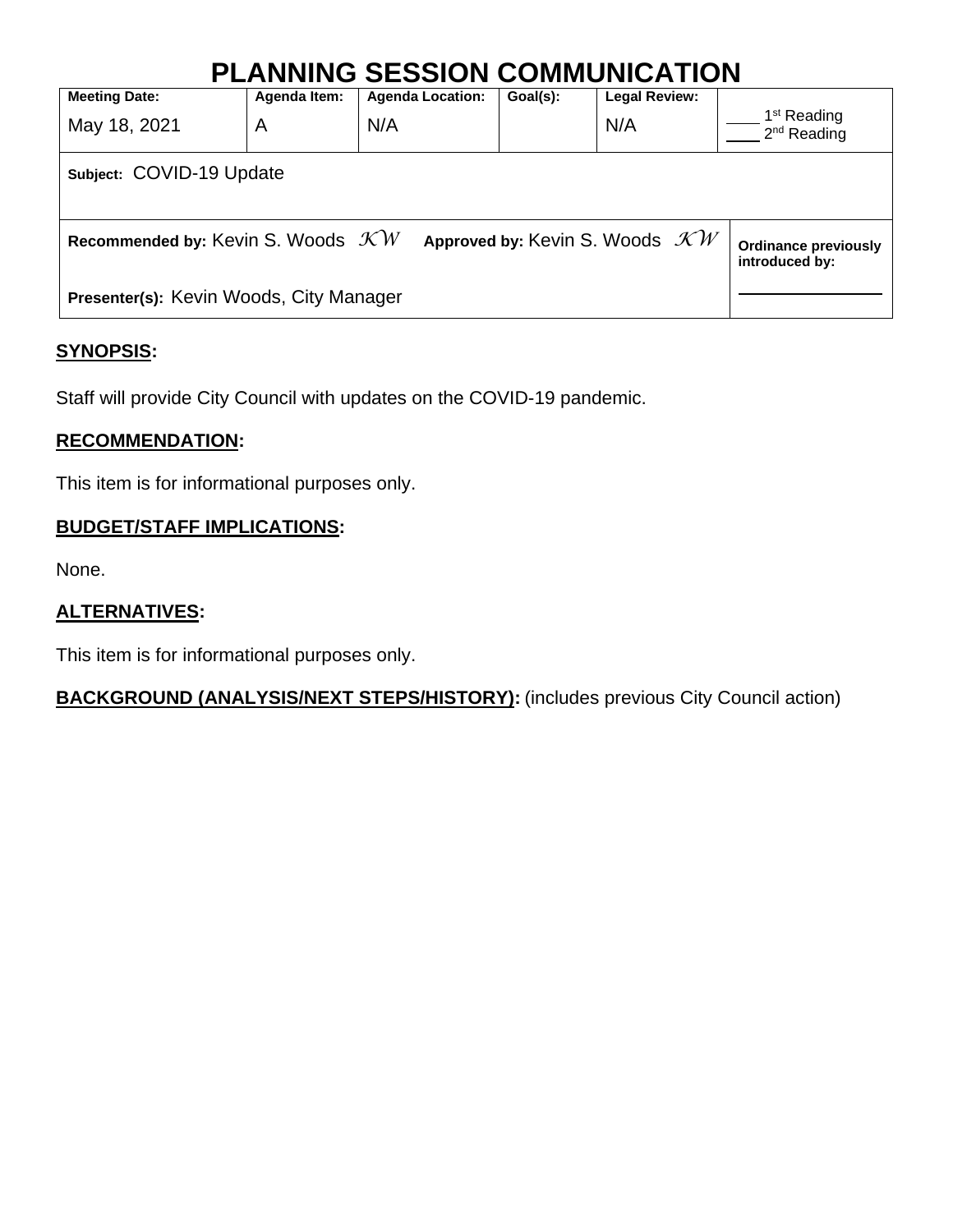## **Incident Overview**

• Case, Hospital and Vaccination Data • CDC Mask Guidance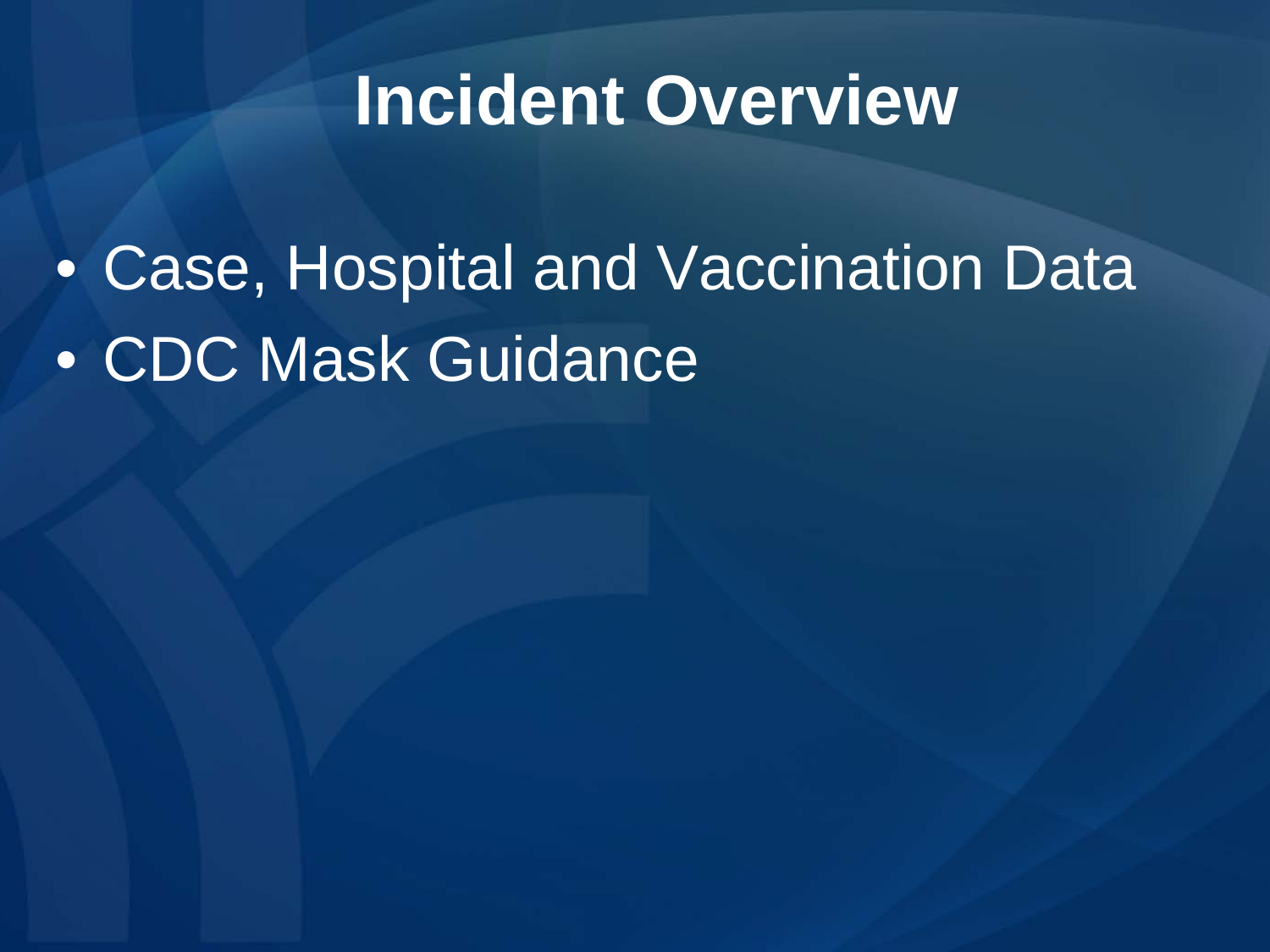## **PLANNING SESSION COMMUNICATION**

| <u> Сінінонном і юн</u>                                                                                                                      |              |                         |          |                      |                                                    |  |  |
|----------------------------------------------------------------------------------------------------------------------------------------------|--------------|-------------------------|----------|----------------------|----------------------------------------------------|--|--|
| <b>Meeting Date:</b>                                                                                                                         | Agenda Item: | <b>Agenda Location:</b> | Goal(s): | <b>Legal Review:</b> |                                                    |  |  |
| May 18, 2021                                                                                                                                 | B            | N/A                     |          | N/A                  | 1 <sup>st</sup> Reading<br>2 <sup>nd</sup> Reading |  |  |
| <b>Subject: Thornton Shopping Center Update</b>                                                                                              |              |                         |          |                      |                                                    |  |  |
| Approved by: Kevin S. Woods $\mathcal{KW}$<br>Recommended by: Kevin S. Woods $\mathcal{K}W$<br><b>Ordinance previously</b><br>introduced by: |              |                         |          |                      |                                                    |  |  |
| Presenter(s): Kevin Woods, City Manager                                                                                                      |              |                         |          |                      |                                                    |  |  |

## **SYNOPSIS:**

Staff will provide City Council with updates on the Thornton Shopping Center.

## **RECOMMENDATION:**

This item is for informational purposes only.

## **BUDGET/STAFF IMPLICATIONS:**

None.

## **ALTERNATIVES:**

This item is for informational purposes only.

## **BACKGROUND (ANALYSIS/NEXT STEPS/HISTORY):** (includes previous City Council action)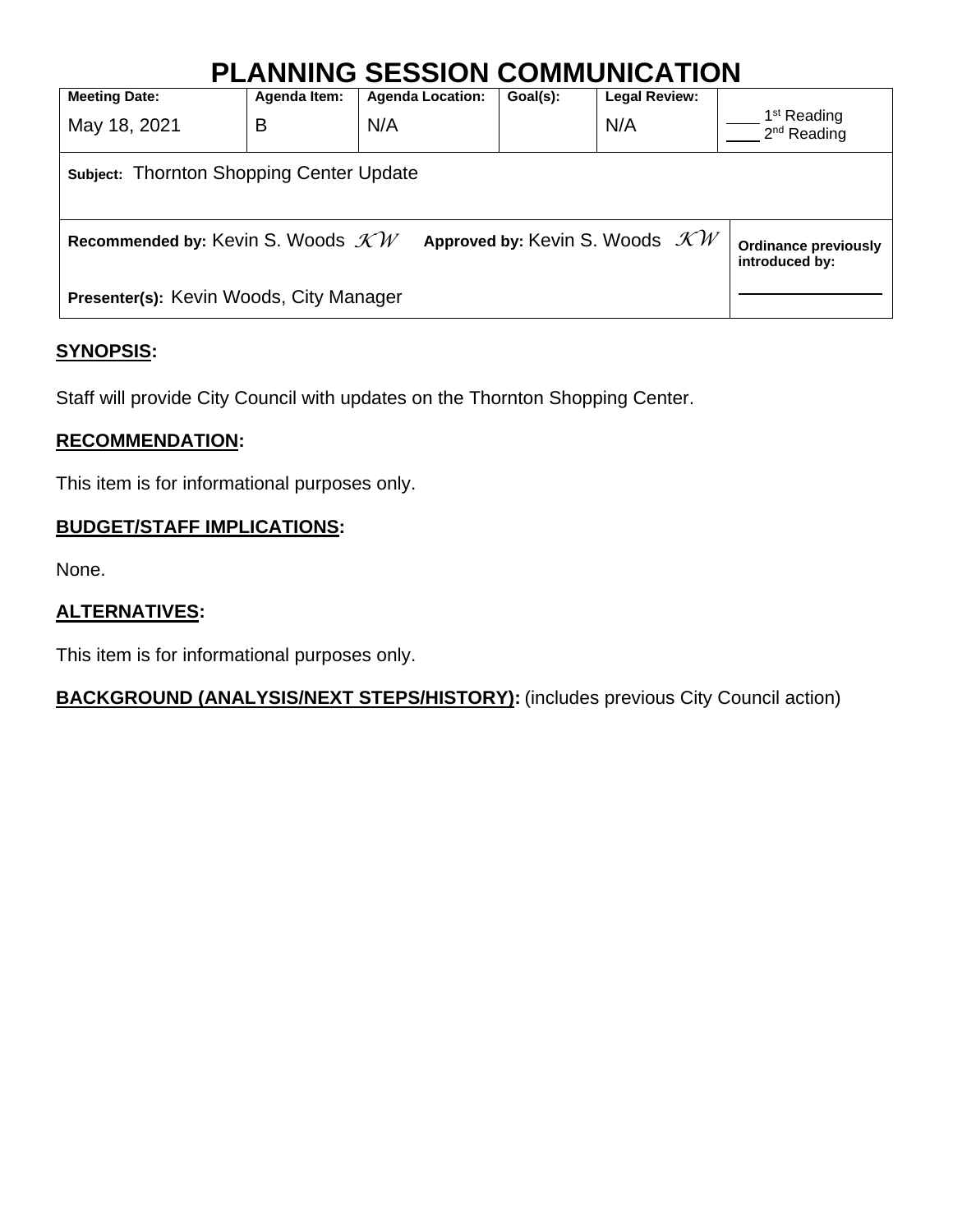## **Thornton Shopping Center Redevelopment Update**

- Staff is completing studies necessary to file eminent domain;
- Staff continues to meet with development prospects; and
- Staff continues to meet with both CDPHE and Thornton, LLC to discuss options for accelerating cleanup.

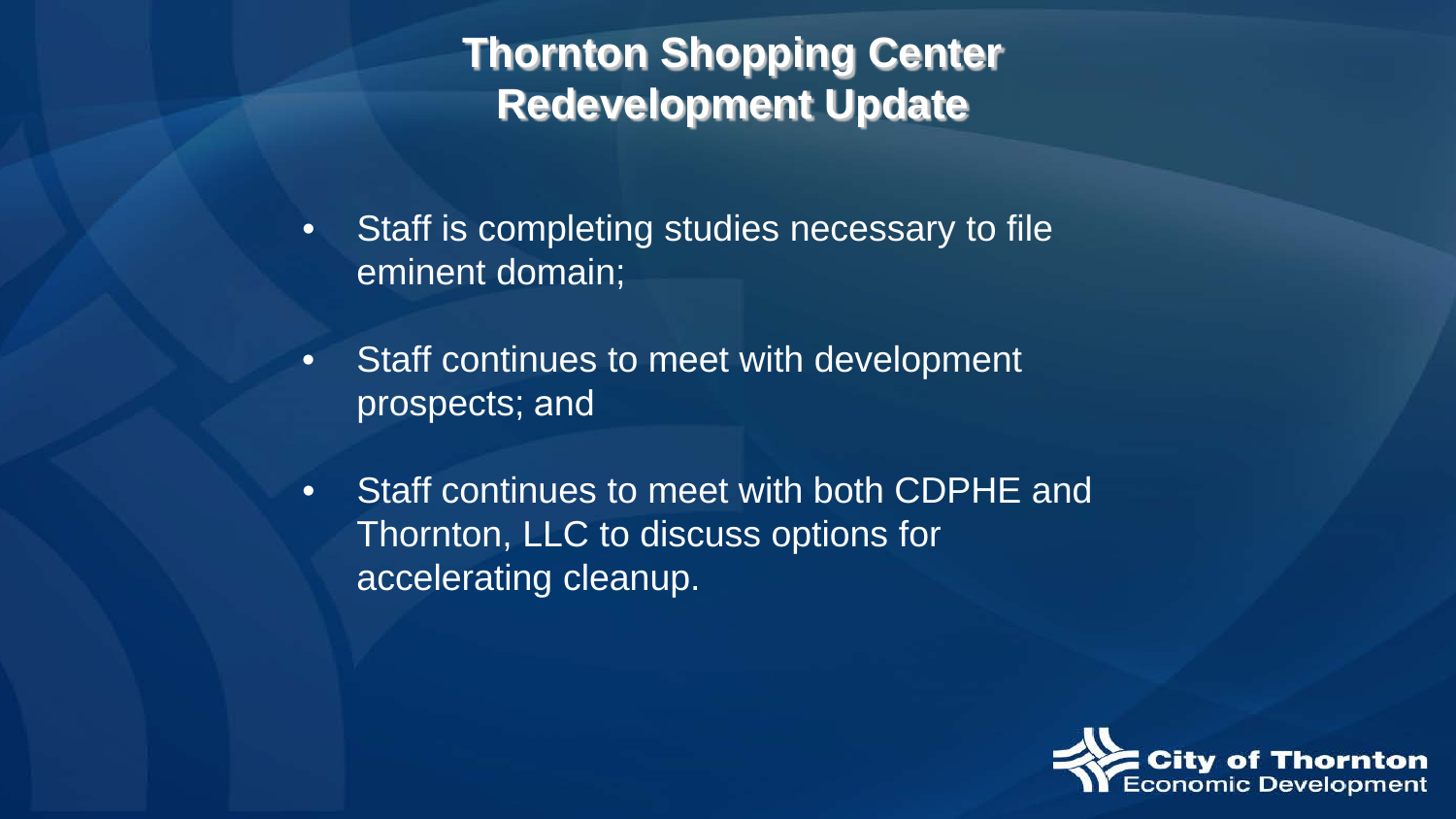## **PLANNING SESSION COMMUNICATION**

| <b>Meeting Date:</b>                                                                                                       | Agenda Item: | <b>Agenda Location:</b> | Goal(s): | <b>Legal Review:</b> |                                          |  |  |
|----------------------------------------------------------------------------------------------------------------------------|--------------|-------------------------|----------|----------------------|------------------------------------------|--|--|
| May 18, 2021                                                                                                               | C            | N/A                     |          | N/A                  | 1 <sup>st</sup> Reading<br>$2nd$ Reading |  |  |
| <b>Subject: Council Hiring Process for the City Attorney</b>                                                               |              |                         |          |                      |                                          |  |  |
| Recommended by: Kevin S. Woods $\mathcal{K}W$<br>Approved by: Kevin S. Woods $\mathcal{KW}$<br><b>Ordinance previously</b> |              |                         |          |                      |                                          |  |  |
| Presenter(s): City Council                                                                                                 |              |                         |          |                      | introduced by:                           |  |  |

## **SYNOPSIS:**

This is a City Council lead discussion regarding the current hiring process for the City Attorney.

## **RECOMMENDATION:**

This item is for informational purposes only.

## **BUDGET/STAFF IMPLICATIONS:**

The City has engaged the services of a recruitment firm that has had local success in hiring candidates for other jurisdictions in the Denver Metro area. The estimated total cost of the recruitment is approximately \$18,500, plus travel expenses.

## **ALTERNATIVES:**

This item is for informational purposes only.

**BACKGROUND (ANALYSIS/NEXT STEPS/HISTORY):** (includes previous City Council action)

The City has begun the initial steps involved in the hiring of a City Attorney. The executive search firm, Prothman, has begun meeting with stakeholders including, but not limited to, City Council. The tentative timeline is to accept applications on May 18 through June 6.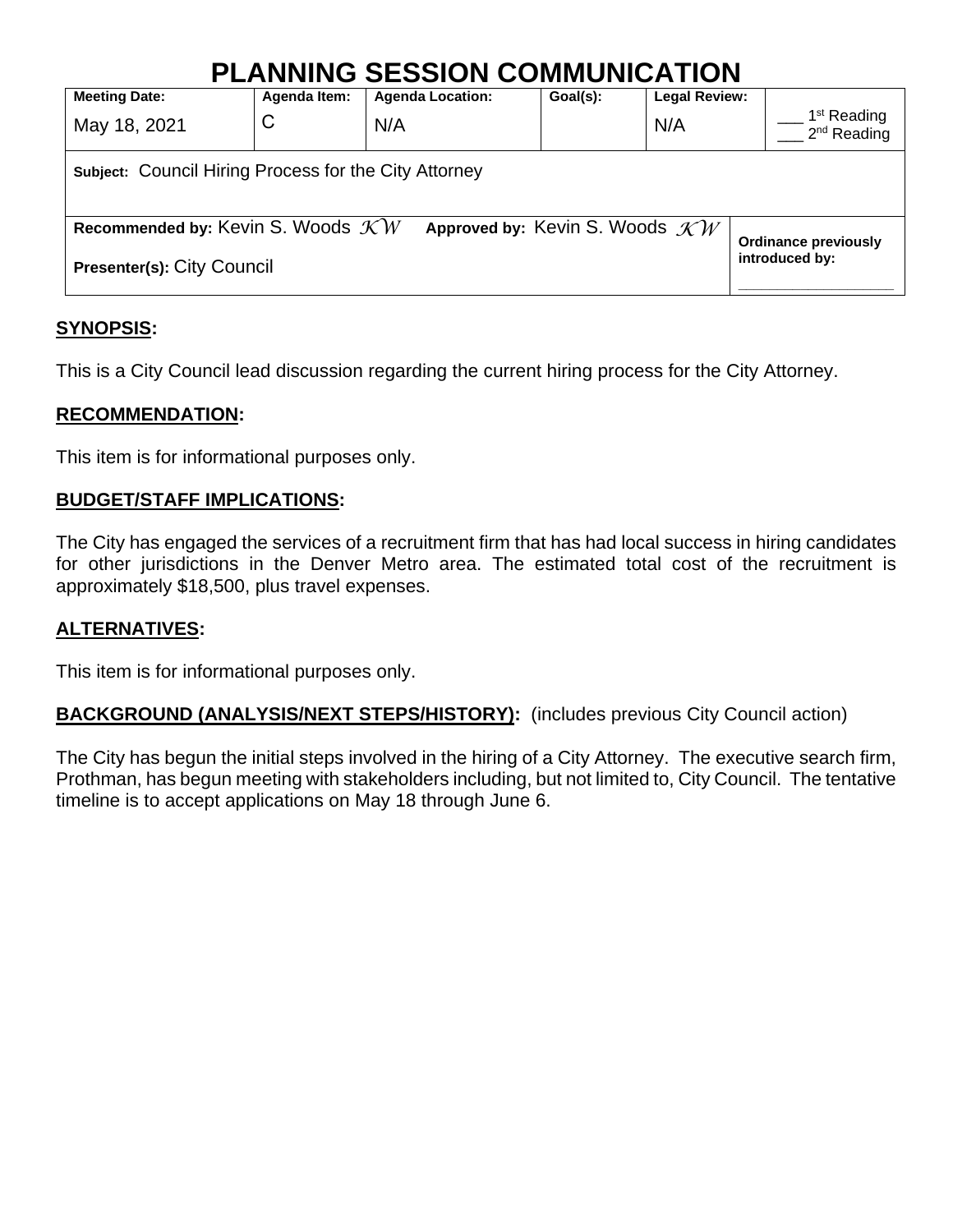## **PLANNING SESSION COMMUNICATION**

| <b>Meeting Date:</b>                                                                                           | Agenda Item: | <b>Agenda Location:</b> | Goal(s): | <b>Legal Review:</b> |  |                                          |  |
|----------------------------------------------------------------------------------------------------------------|--------------|-------------------------|----------|----------------------|--|------------------------------------------|--|
| May 18, 2021                                                                                                   | D            | N/A                     |          | N/A                  |  | 1 <sup>st</sup> Reading<br>$2nd$ Reading |  |
| <b>Subject: Tobacco Code Ordinance Recommendations</b>                                                         |              |                         |          |                      |  |                                          |  |
| Approved by: Kevin S. Woods $\mathcal{KW}$<br>Recommended by: Seve Ghose SG<br><b>Ordinance previously</b>     |              |                         |          |                      |  |                                          |  |
| Jill Collins, RD, Wellness Coordinator<br>Presenter(s):<br>Tri-County Health Department (TCHD) Representatives |              |                         |          |                      |  | introduced by:                           |  |

## **SYNOPSIS:**

The City of Thornton recently updated Administrative Directive 1-03 Nicotine/Tobacco in the Workplace to include: *3.3 The City will provide signage designating a tobacco-free environment, including "No Tobacco Use" or "Tobacco, Smoke, and Vape-Free" at appropriate entrances and locations [of city buildings].* 

This is an opportune time to designate certain city-owned and operated public areas, such as playgrounds, parks, and/or open space, as tobacco, smoke and vape free in order to be in-line with public health best practices for our community and its residents.

The City of Thornton is one of just a few of the Front Range municipalities that does not have city code in place prohibiting the use of tobacco, smoking or vaping in some of the above mentioned areas.

By updating the City Code, Thornton leaders will help ensure that the health and wellbeing of Thornton's residents of all ages are better protected in our city's parks, playgrounds, and/or open spaces.

## **RECOMMENDATION:**

It is the recommendation of Tri-County Health Department (TCHD) that parks, playgrounds, trails and open spaces in Thornton be designated as completely tobacco, smoke and vape free in the city code. It is the recommendation of the Wellness Coordinator, Recreation Superintendent, the Superintendent of Parks, Forestry and Golf, and the Community Services Director that, at the very minimum, consumption of tobacco, smoking and vaping within 100 feet of any youth present is prohibited.

Tobacco-free playgrounds, parks, and open spaces have multiple public and environmental health benefits. They diminish litter in parks and reduce the risk of fire. They also eliminate exposure of youth to the modeling of smoking, vaping, and tobacco consumption behaviors and reduce secondhand smoke and vaping exposure. At least 39 municipalities and two unincorporated counties in Colorado have smoke-free or tobacco-free parks – including neighboring Northglenn, Commerce City, and Brighton. (There are likely more, as the list is only updated annually). A few do exempt parking lots, some exempt golf courses, and some are only playground and sports field areas and their surrounding areas, but do not include open spaces and large fields.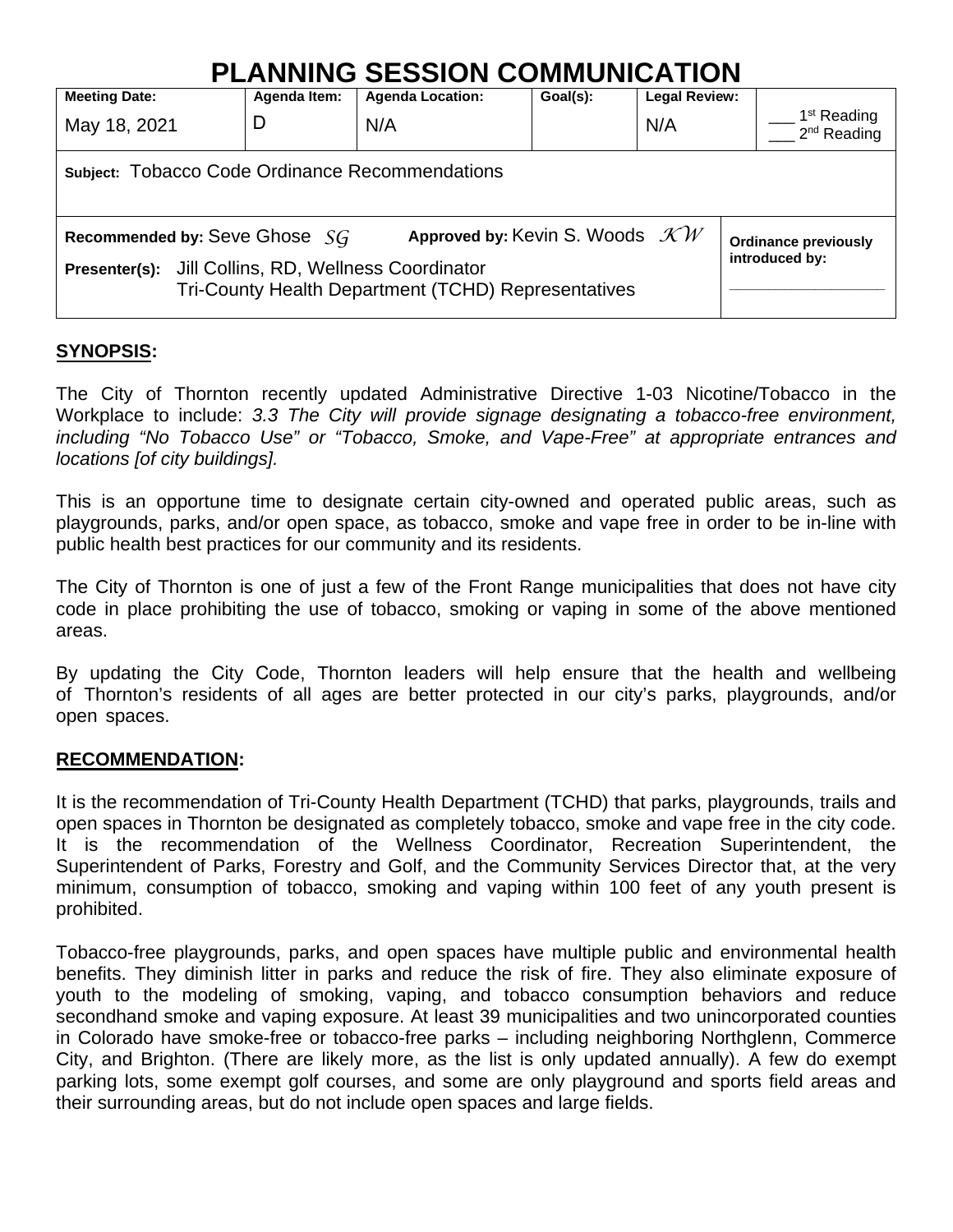### PLANNING SESSION COMMUNICATION PAGE 2

Please see Exhibit A for a complete list of Thornton's "comparable cities", other neighboring municipalities, and their respective smoking, tobacco use and vaping codes and what areas are covered under those codes.

In consultation with Legal, it is the recommendation to make a code update in Code Sec. 46-42(a) Prohibited Activities in Parks to add (8), highlighted in green below:

## **Sec. 46-42. - [Prohibited](https://outlook.office365.com/mail/inbox/id/AAQkADI2MDczYjRmLTQ3NzEtNGVhMy1hMWE0LWIzYzdkN2UwMDA0ZgAQAGVSp%2BLw10z9nBJ8qFhtmK8%3D) activities.**

(a) The following activities are prohibited within any park, parkway, city-owned open space, recreation facility or recreation area, or on any body of water owned by the city unless expressly permitted by public posting:

- (1) Ice skating.
- (2) Ice hockey.
- (3) Snowmobiling.
- (4) Swimming and wading.
- (5) Boating or rafting.

(6) Sledding. Sledding shall also be prohibited on water areas, vehicle roadways or uphill from any water area or roadway where sleds would coast across such water areas or roadways.

(7) Gas powered model boats.

(8) Use of tobacco, smoking or the use or electronic cigarettes

In addition to the code language update, the city would also focus on education and would place signage in appropriate areas. Please see Exhibit B for sample parks, playground and open space signage designed by Communications and the signage that is being installed on 319 external access doors of city buildings.

## **BUDGET/STAFF IMPLICATIONS:**

The budget for all aspects of a communications campaign, including any signage, mailers or other educational materials, will be covered by TCHD and the City of Thornton will not incur any expenses to move forward with these recommendations.

Staff Implications

- Parks staff will need to install the signage in all agreed upon, designated areas. The Superintendent of Parks, Forestry and Golf will have his staff members do the installations during normal working hours, around other projects and responsibilities, resulting in no additional overtime costs.
- The Wellness Coordinator will need to dedicate time to working in partnership with TCHD staff as well as internal and external stakeholders through the planning stage, implementation stage and communications plan.
- Police and Code Enforcement: Smoke- and Tobacco-free parks often need little to no enforcement. Signage is the most important component, and educational awareness is key. The former police chief of Greenwood Village likened it to leash laws, "If we see something, we're going to say something, but we're not going to write a ticket for it." TCHD very strongly encourages only educational enforcement. They would also want to ensure that awareness of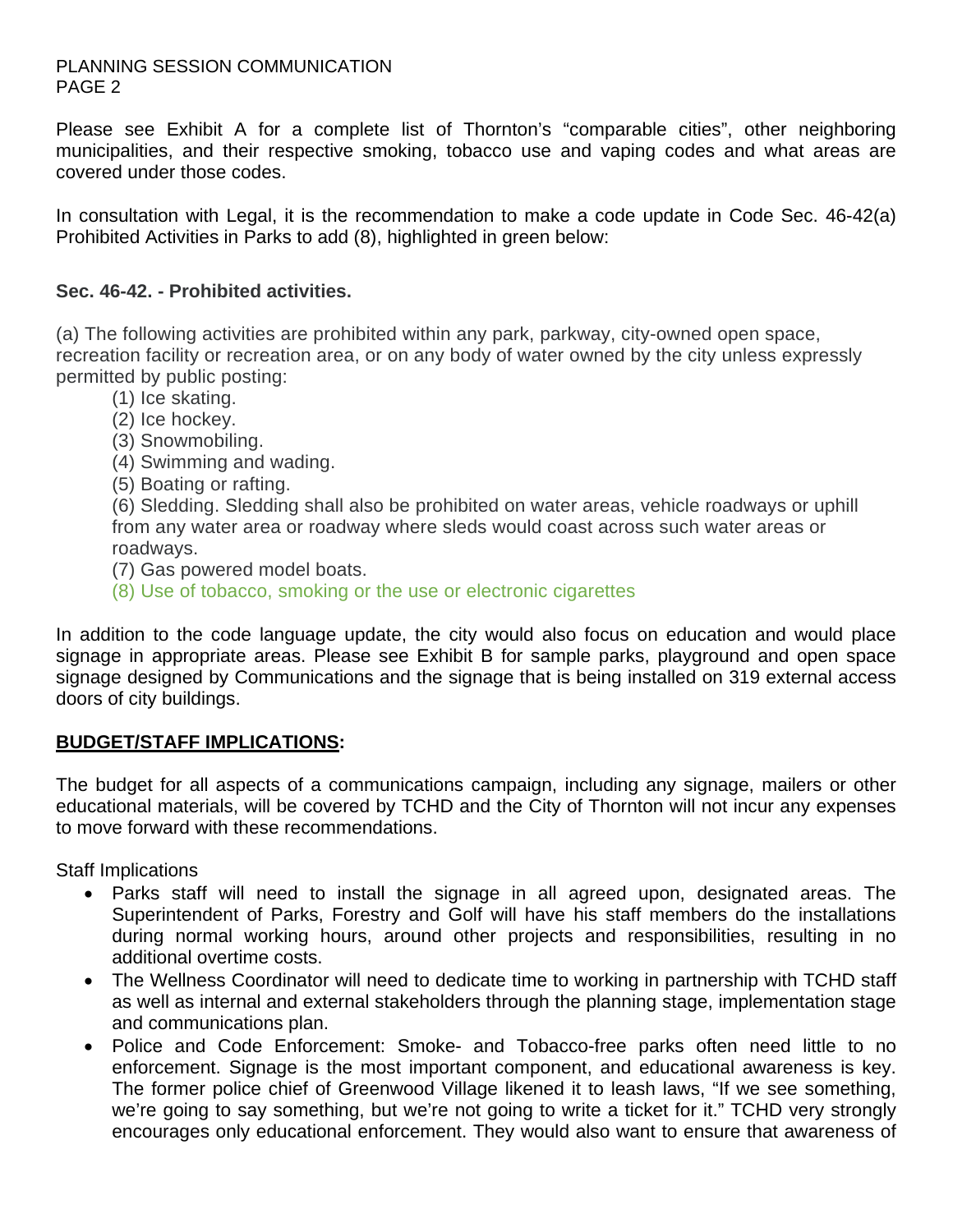### PLANNING SESSION COMMUNICATION PAGE 3

the new rules includes the fact that "it's about the smoke, not the smoker." Laws like these should be used to protect people only and not to criminalize any individual or any behavior.

## **ALTERNATIVES:**

- As an alternative to updating Code of Ordinances *Sec. 46-42. Prohibited Activities*, the Code of Ordinances, *Sec. 38-459 Smoking Restrictions* could be updated instead, and this is the route some municipalities choose to go rather than including the code language under city codes related to Parks and Recreation Facility Rules.
- As an alternative to designating parks, playgrounds, trails and open spaces in Thornton as tobacco, smoke and vape free, at the very minimum, consumption of tobacco, smoking and vaping within 100 feet or any youth present should be prohibited.

## **BACKGROUND (ANALYSIS/NEXT STEPS/HISTORY):** (includes previous City Council action)

The following internal City of Thornton Departments or individuals were consulted as part of this recommendation:

- 1. City Manager's Office: Assistant City Manager, Robb Kolstad
- 2. Parks and Recreation Division:
	- Wellness Coordinator, Jill Collins
	- Recreation Superintendent, Chris Steinke
	- Superintendent of Parks, Forestry and Golf, Paul Burkholder
	- Community Services Director, Seve Ghose
- 3. Legal Department:
	- Assistant City Attorney, Shaun McCullough
	- Deputy City Attorney, John Mallonee

The following external subject matter experts were consulted as part of this recommendation:

1. Tri County Health Department Public Health Staff:

- Maura Proser
- Jessica Reeder
- Kathy Staats
- Taylor Roberts
- 2. Wellness Partners:
	- Uthona Mikrut, Hays Companies
	- Kylee Geffre, CWPC, Senior Engagement Consultant, Cigna
	- Melissa Ford, MPH, Workforce Health Consultant, Kaiser Permanente

In addition, there has been previous discussion and action around tobacco usage in the City of Thornton:

- 1. Assistant City Manager, Joyce Hunt, attended at least one of the Adams County Tobacco Retail Learning Community meetings pre-COVID, and was considering options for tobacco retail licensing.
- 2. Thornton's Winterfest was designated a tobacco-free event this past year and staff and Community Services Director, Seve Ghose, report that this effort was successful and well received.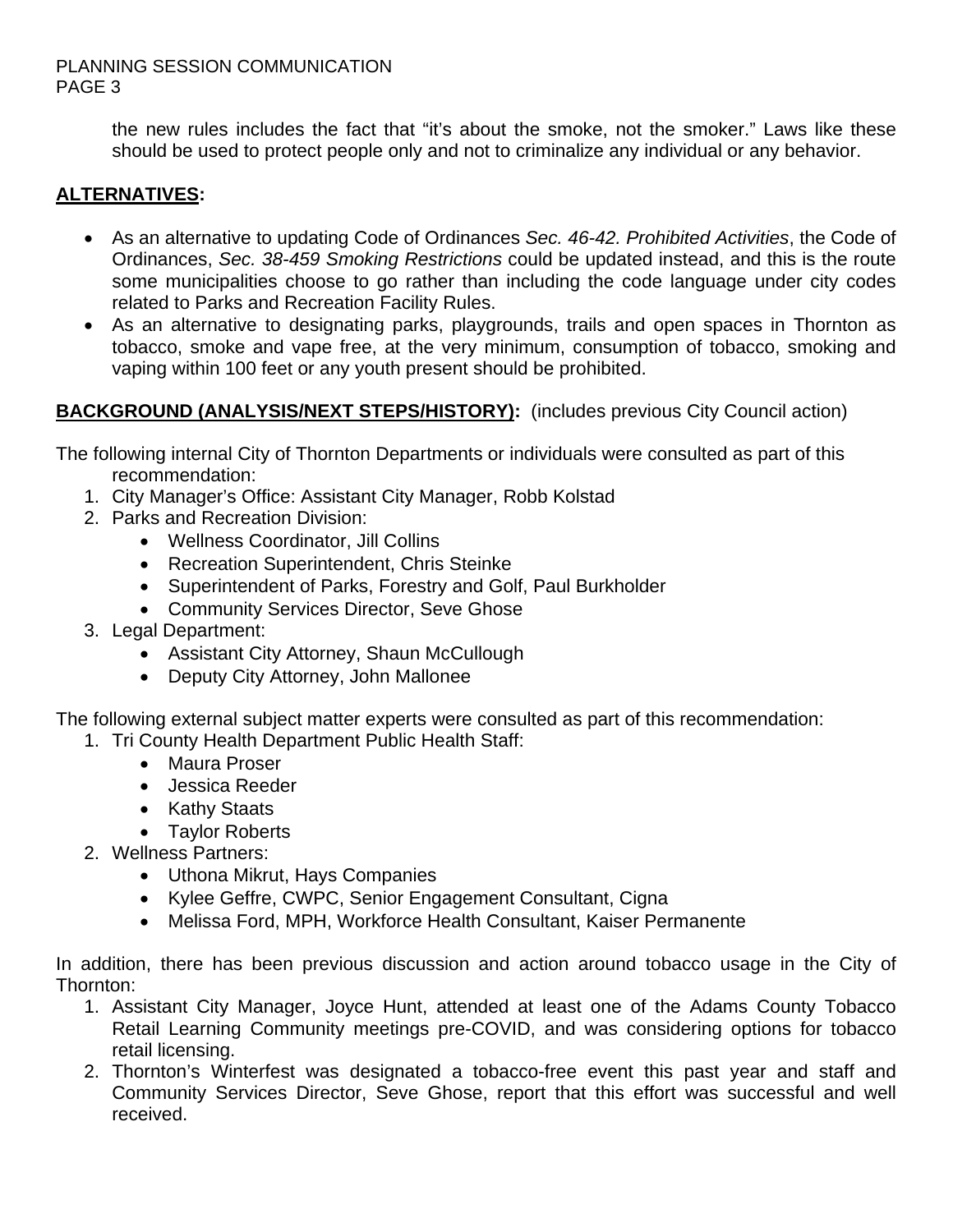## PLANNING SESSION COMMUNICATION PAGE 4

3. Community Services staff members have had initial meetings with TCHD staff to learn more about best practices and options around tobacco-free policy-level work in municipalities.

| <b>City</b>         | Smoke-<br>free     | <b>Includes</b>                                                                                                                                                             | <b>Exempts</b>                           | <b>Definition of</b><br><b>Smoking</b>   | Code                                                                                                                           |
|---------------------|--------------------|-----------------------------------------------------------------------------------------------------------------------------------------------------------------------------|------------------------------------------|------------------------------------------|--------------------------------------------------------------------------------------------------------------------------------|
|                     | parks?             |                                                                                                                                                                             |                                          |                                          |                                                                                                                                |
| Arvada              | Yes                | Any outdoor facility open to the<br>public: parks, trails, golf course,<br>public transit waiting areas and<br>stations, sports venues                                      | Nothing<br>specifically<br>stated        | Includes<br>vaping/use of<br><b>ESDs</b> | Sec 38-304<br><b>Smoking Prohibited</b>                                                                                        |
| Aurora              | Nothing in<br>code |                                                                                                                                                                             |                                          |                                          |                                                                                                                                |
| <b>Boulder</b>      | Yes                | Any park, parkland, or facility, open<br>space and mountain parks property,<br>any trail or multi-use path, within 25<br>feet of a path                                     | Nothing<br>specifically<br>stated        | Includes<br>vaping/use of<br><b>ESDs</b> | Sec 6-4-3.5<br><b>Smoking Prohibited</b><br>in Public Areas                                                                    |
| <b>Broomfield</b>   | Yes                | Any park which includes parks,<br>playgrounds, and open space<br>owned, leased, or under control of<br>the city; areas used for athletic or<br>sporting activities          | Nothing<br>specifically<br>stated        | Includes<br>vaping/use of<br><b>ESDs</b> | Sec 8-02-030<br>Prohibition of<br>smoking in certain<br>public places                                                          |
| <b>Brighton</b>     | Yes                | Parks, playgrounds, sports<br>fields/venues, outdoor seating areas<br>of sports venues, recreation areas                                                                    | Parking areas                            | Includes<br>vaping/use of<br><b>ESDs</b> | Sec. 8-44-65<br><b>Smoking Prohibited</b>                                                                                      |
| Commerce<br>City    | Yes                | All park property                                                                                                                                                           | <b>Golf Course</b><br>Parking Areas      | Not defined in<br>code                   | Sec. 7-1014<br>Parks and<br>Recreation                                                                                         |
| Denver              | Nothing in<br>code |                                                                                                                                                                             |                                          |                                          |                                                                                                                                |
| <b>Fort Collins</b> | Yes                | Sports arenas, city-owned or city-<br>leased parks, trails, open space,<br>natural areas, adjacent sidewalks                                                                | Sidewalks and<br>streets not<br>adjacent | Includes<br>vaping/use of<br><b>ESDs</b> | Sec. 12-58.8, 12-59<br><b>Smoking Prohibited</b><br>on City-owned<br>Property<br><b>Smoking Prohibited</b><br>in Public Places |
| Lakewood            | Yes                | Playgrounds, pools, skate parks,<br>athletic fields, picnic shelters, tennis<br>courts, similar locations (specific<br>locations within parks but not all park<br>property) | <b>Golf Courses</b>                      | Includes<br>vaping/use of<br><b>ESDs</b> | Sec 9.38.030<br><b>General Smoking</b><br><b>Restrictions</b>                                                                  |
| Longmont            | Nothing in<br>code |                                                                                                                                                                             |                                          |                                          |                                                                                                                                |
| Northglenn          | Yes                | Public park property, parks, trails,<br>open spaces, playgrounds, outdoor<br>recreation facilities                                                                          | Nothing<br>specifically<br>stated        | Includes<br>vaping/use of<br><b>ESDs</b> | Sec. 9-14<br>Smoking in Public<br>Places                                                                                       |
| Westminster         | Nothing in<br>code |                                                                                                                                                                             |                                          |                                          |                                                                                                                                |

## **EXHIBIT A**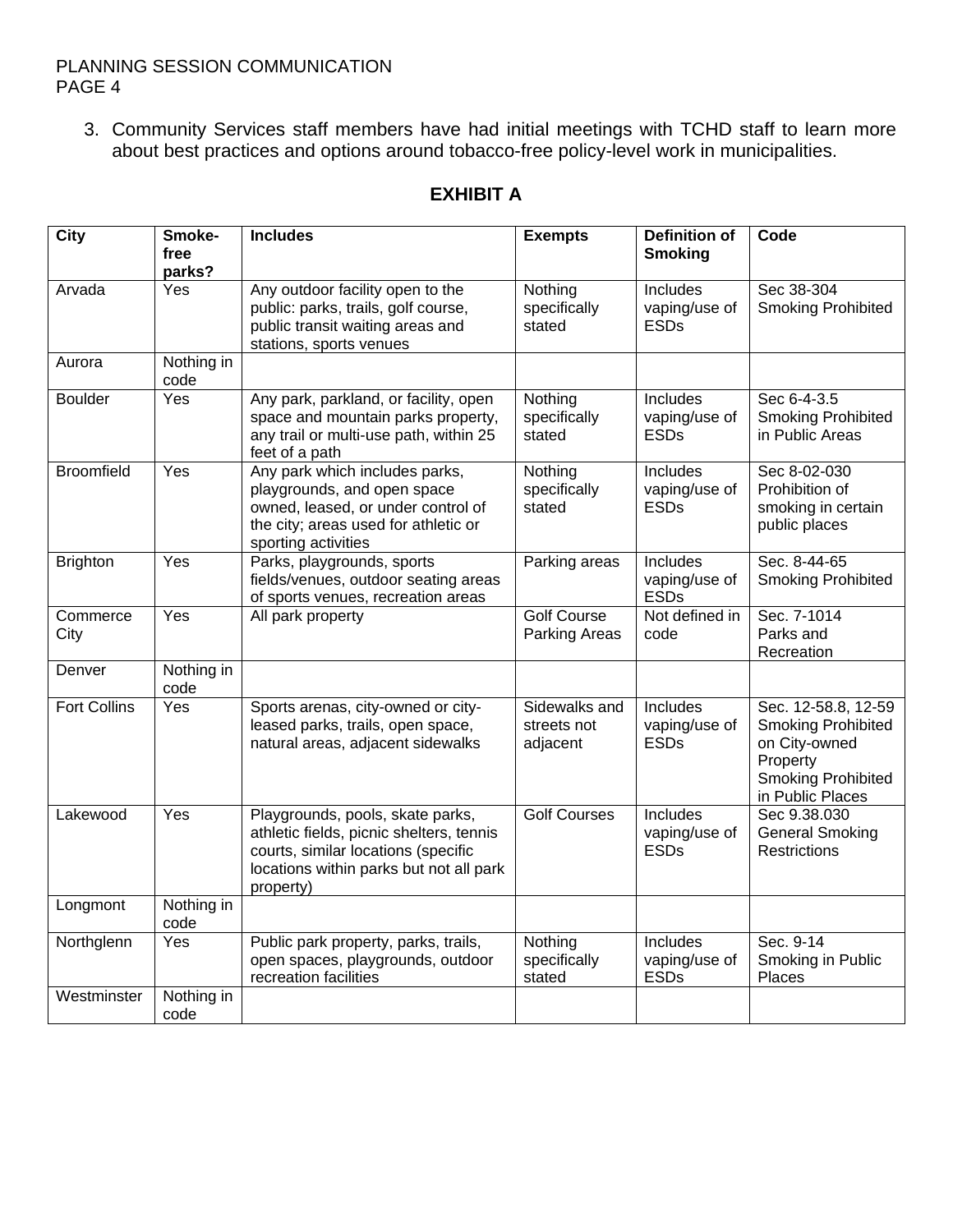## **EXHIBIT B**

**Signage at entryways for city buildings and a good option for parks, open spaces, trails, etc.:**



**Signage designed as an option for playgrounds, sports fields, parks, open spaces, trails, etc.:**

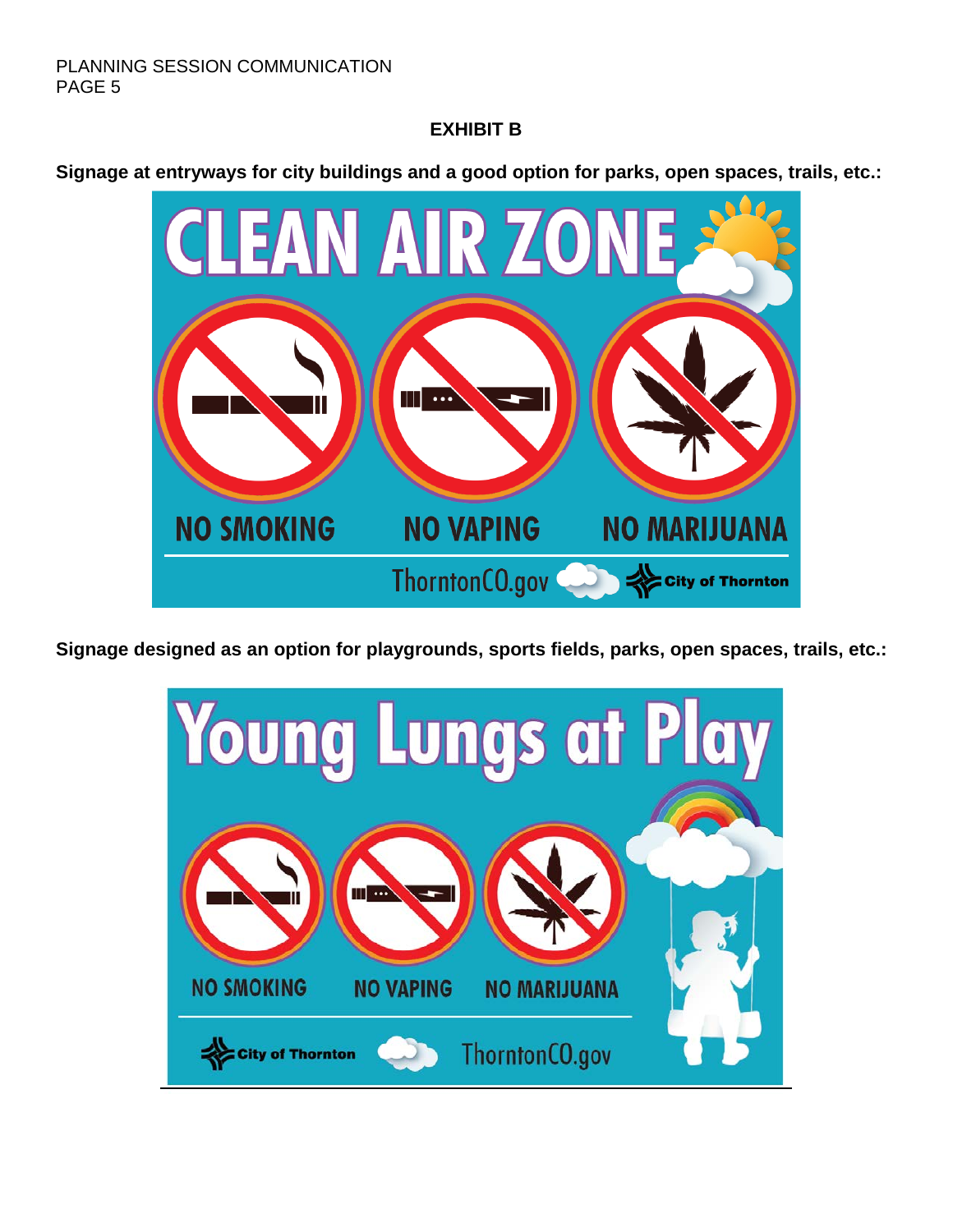## **EXHIBIT B (Continued)**



## **Alternative option for parks, open spaces, trails, etc.:**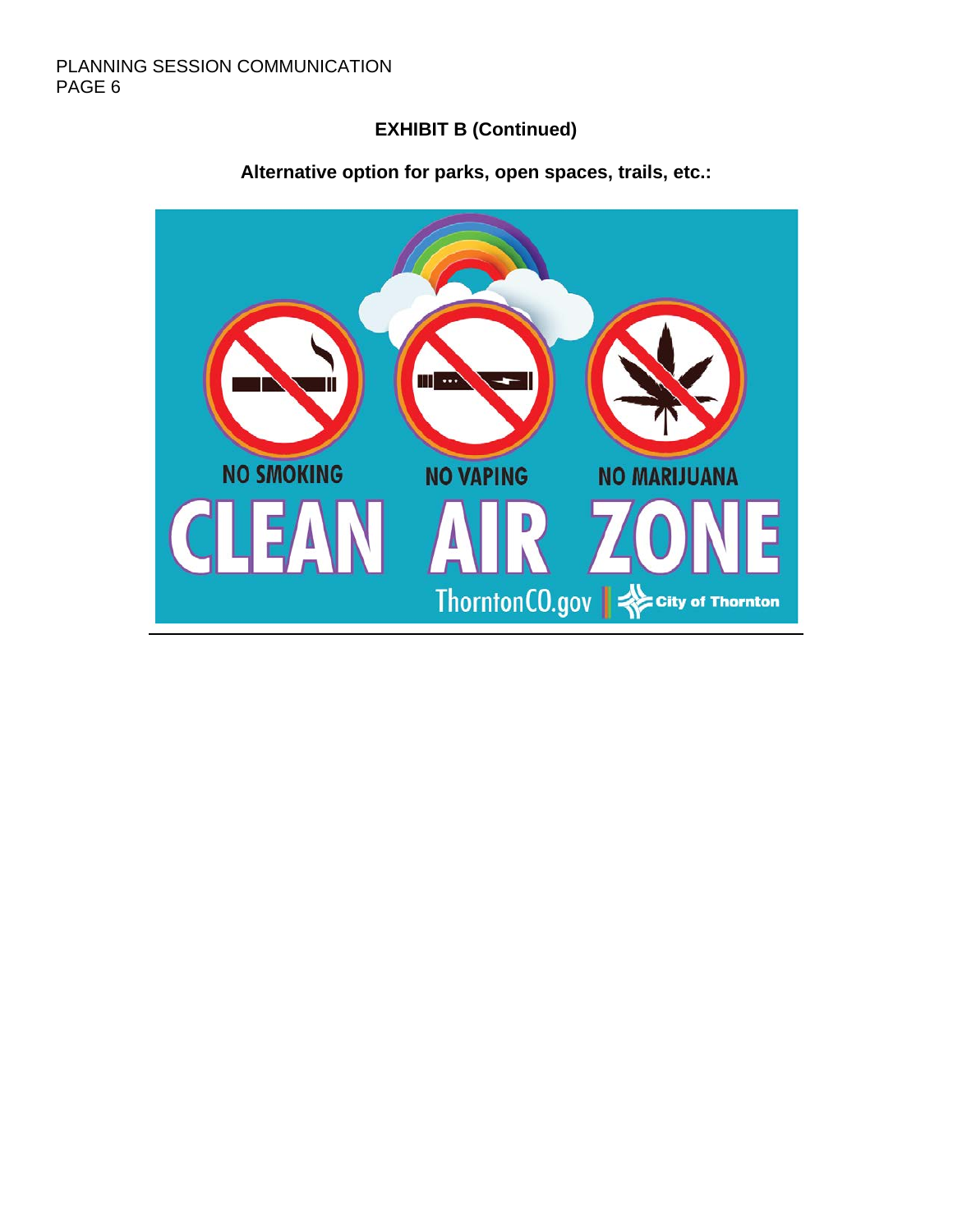

# **Tobacco, Smoke and Vape Free Parks, Playgrounds, Trails and Open Spaces 2021**

**Presenters: Jill Collins, RD, City of Thornton, Wellness Coordinator Theresa Smith, RD, Tobacco Policy and Prevention Specialist, Tri-County Health Dept.**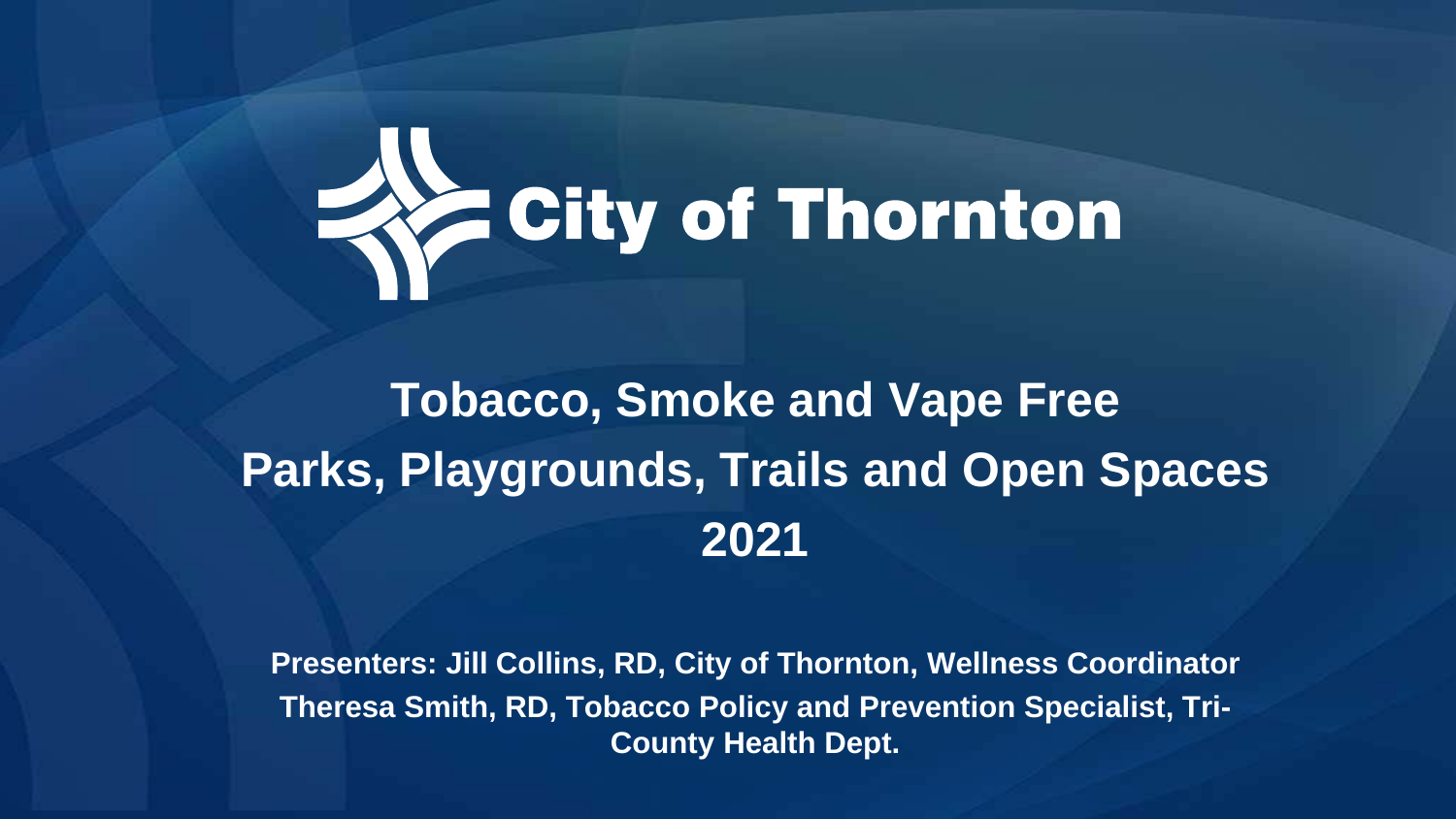**Purpose**: Ensure that the health and wellbeing of Thornton's residents of all ages are better protected by designating parks, playgrounds, trails and/or open spaces in Thornton as completely tobacco, smoke and vape free in the City Code.

**Agenda**: Why it Matters Implementation **Summary** Council Questions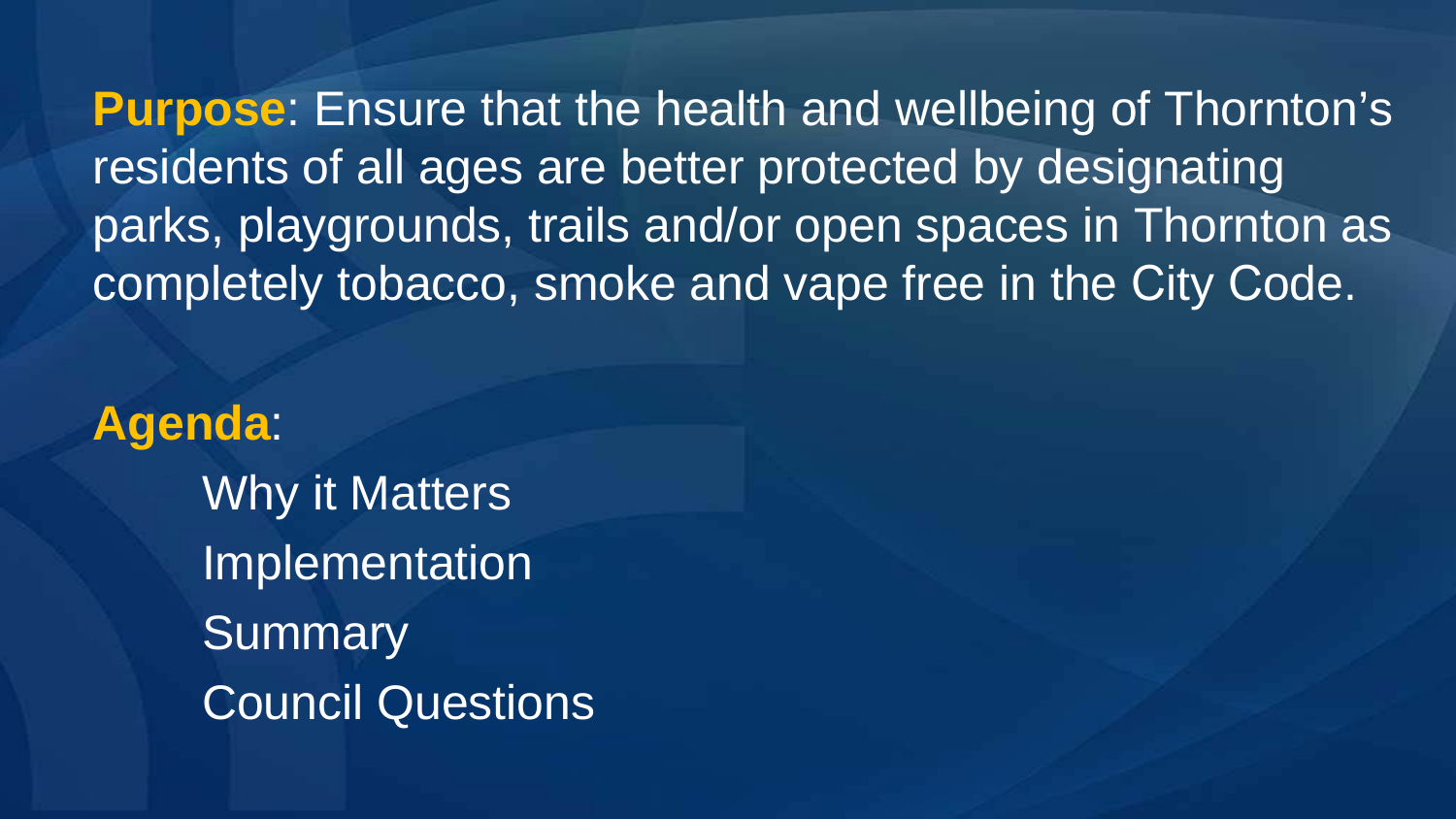## **Why it Matters?**

• Encourages Healthy Living

• Exposure to Second Hand Smoke is Unhealthy

• Less Litter and Less Clean Up

• Norming for Youth

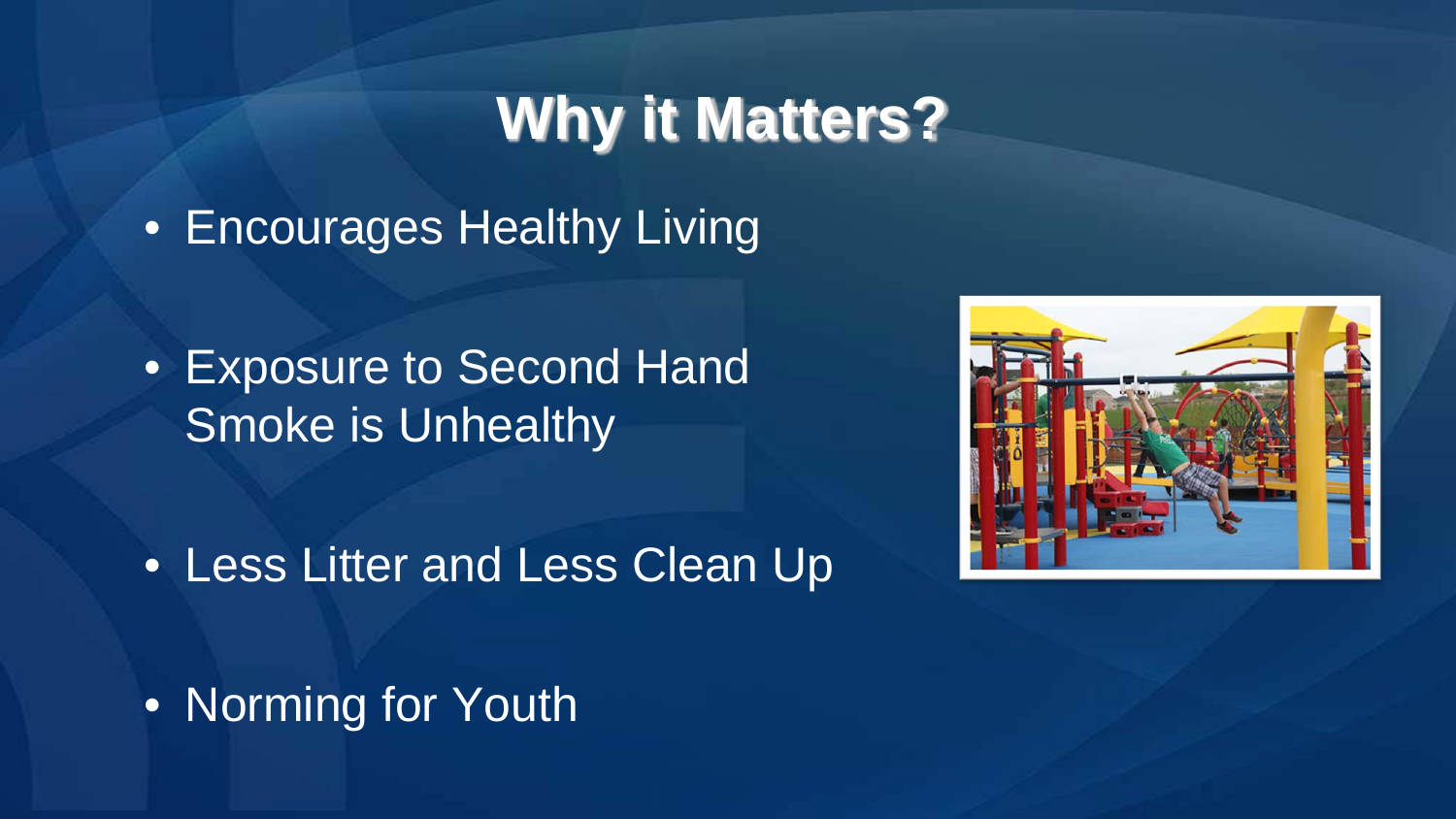# **Many Municipalities Already Have Smoke-Free Parks**

- 1,500+ municipalities nationwide already have laws establishing smoke-free and tobacco-free parks.
- At least 39 municipalities and two unincorporated counties in Colorado have smoke-free or tobacco-free parks, including: Northglenn Brighton Arvada **Commerce City** Boulder **Lakewood Broomfield**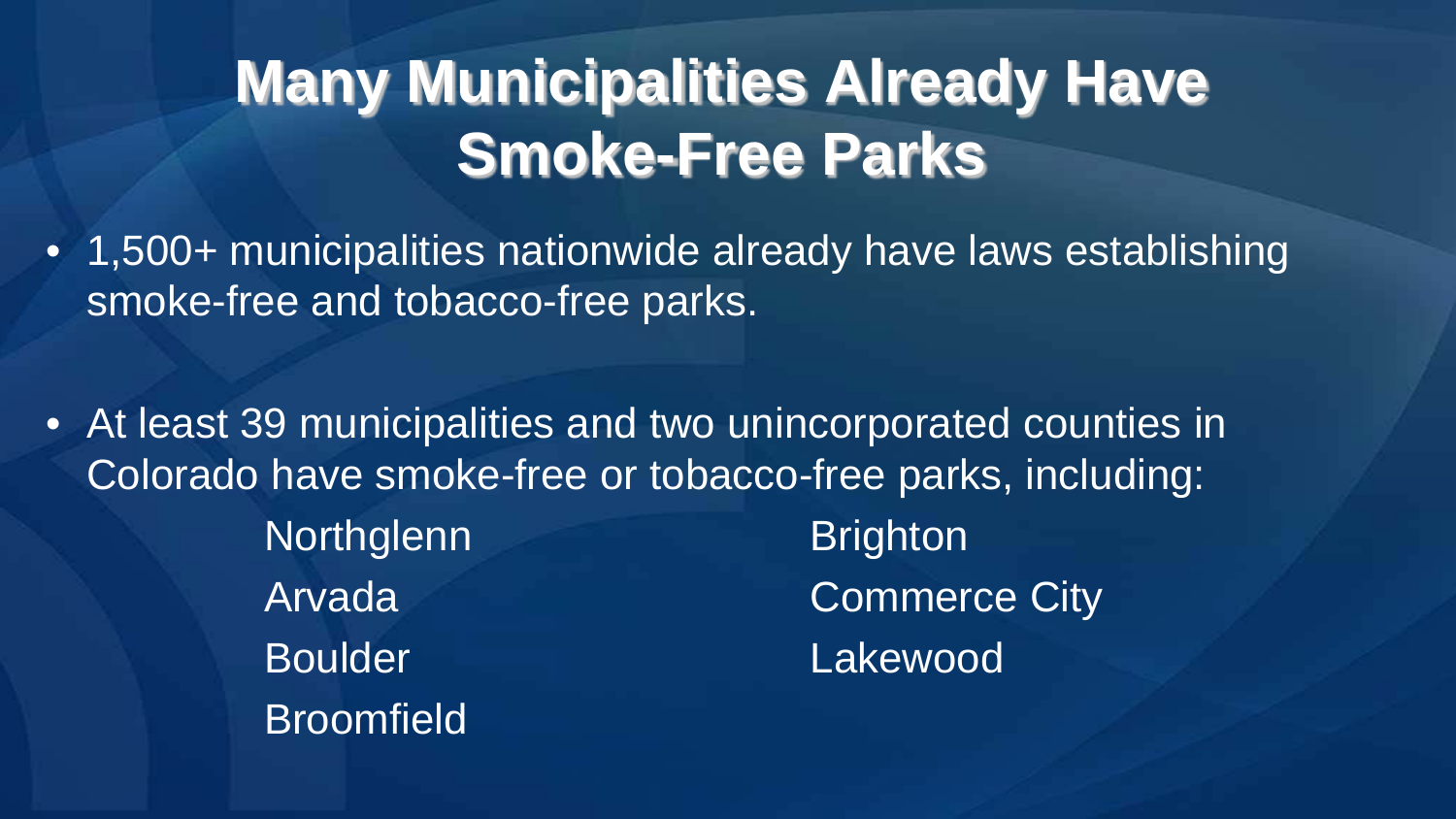## **Implementation**

## **Relies on signage and education to promote the policy**

What supports success?

- Adequate Signage
- Community Education
- Consideration and Cooperation with people who use tobacco
- Cessation Resources Available and Accessible

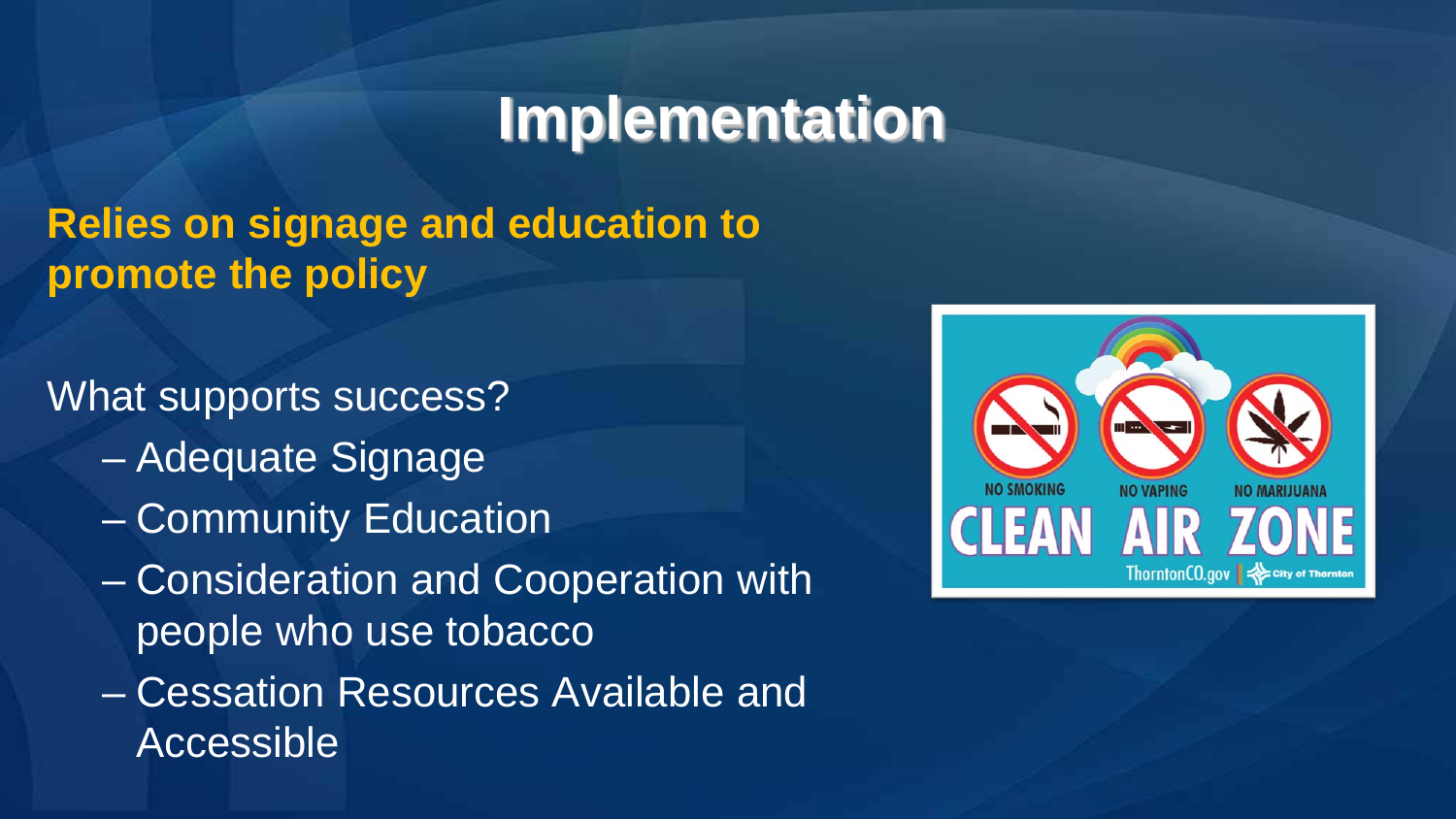## **Summary**

TCHD and City of Thornton staff recommend that all parks, playgrounds, trails, and open spaces in the City are designated as tobacco, smoke, and vape-free.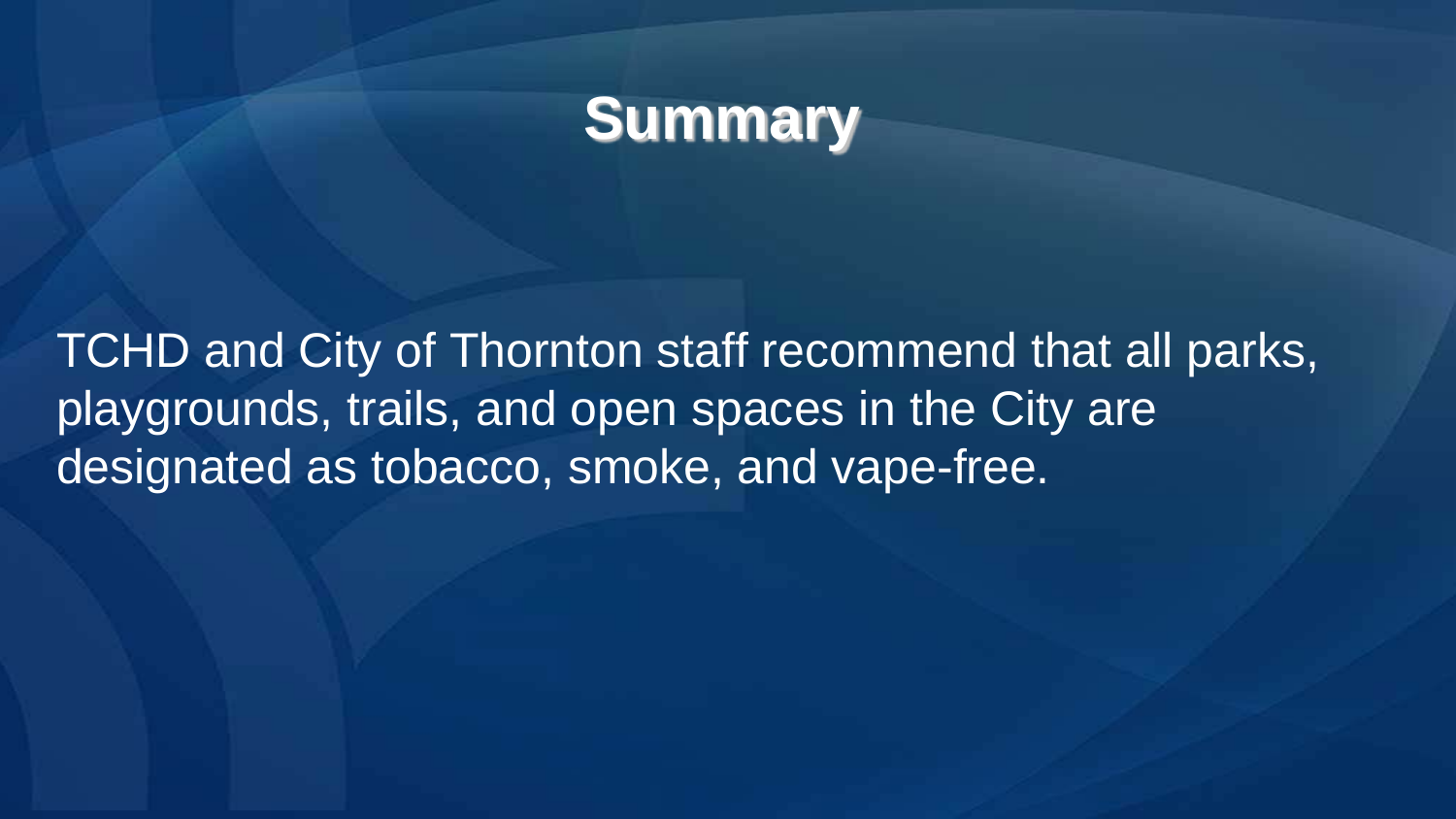### **Opportunities, Ideas and Resources to Support Awareness, Compliance and Enforcement of a Tobacco-Free Parks Ordinance in the City of Thornton**

*The following activities can be planned and implemented in collaboration with Tri-County Health Department (TCHD). TCHD has grant funding through Amendment 35 to support the implementation of tobacco control policies at the local level.* 

**Between now and the vote on the ordinance- focus on community education activities to address priority tobacco prevention issues and resources** [these activities are consistent with what TCHD is doing across Adams, Arapahoe, and Douglas counties, and don't focus on specific policy messages]

- 1) Work collaboratively with TCHD to plan and provide education and information regarding resources for cessation, the dangers of secondhand smoke and benefits of preventing youth use of tobacco. For example:
	- In order to increase awareness surrounding second-hand smoke exposure, and e-cigarettes. TCHD could work with the city to have outreach workers at community events where affected demographic would be present (e.g. Harvest Fest, Carpenter Recreation Center etc.)
- 2) TCHD can assist the City of Thornton with educational newsletter articles, social media, and any other print and electronic media resources for tobacco-related education and cessation opportunities for Thornton. For example:
	- Information on cessation resources including the Colorado Quitline, web-based self-help resources, cessation support groups/classes, etc.
	- Raising smoke/tobacco-free kids campaign messages (public service announcement, dangers of secondhand smoke, prevention strategies to support tobacco-free youth, etc.)
	- Education about electronic cigarettes, risks to youth, health concerns, etc.

**Prior to implementation date** (after law passes, but before it goes into effect, these activities are specific to a Thornton policy message)

- 1) Host a series of planning meetings with key city departments, and major stakeholder organizations to identify unique department/organization needs for communications, resources and programs. For example:
	- update City website with information, templates for signs (which can be downloaded/printed)
	- Work with building, parks and recreation, finance, economic development, public works, and other departments to identify information ( i.e., FAQs for new ordinance, brochures about "complying with Thornton's new law", for example) and signage needs (i.e., park entrance signs, smoke-free recreation signs, etc.), and opportunities for special classes or events (i.e., offering classes on resources for quitting, events to celebrate the Great American Smoke Out, etc.)
	- TCHD can assist with funding for priority signs at entryways and large gathering places, community events, etc.
	- TCHD can support large events with communication and compliance with the new ordinance (e.g. meeting with event stakeholders and sponsors, assisting with resources to support compliance with the new ordinance)
- 2) Offering presentations to key community groups to address the new ordinance, the science to support comprehensive polices, resources to support implementation and enforcement, etc. For example:
	- Youth sports leagues, community leaders, elected officials, etc.
- 3) Continued dissemination of educational materials at community events to educate community and build support for the ordinance and compliance with the ordinance and offer resources.
- 4) Working with city staff to prepare and disseminate public information resources designed to address information gaps and concerns of various sectors of the community
	- Identify priority community concerns and prepare responsive communication to address concerns (i.e., about use of city resources, economic and health benefits of smoke-free policies, etc.)
- 5) Meet with Thornton Police Department, Code Enforcement, Parks and Recreation staff to discuss protocol and sample language for policy violations.